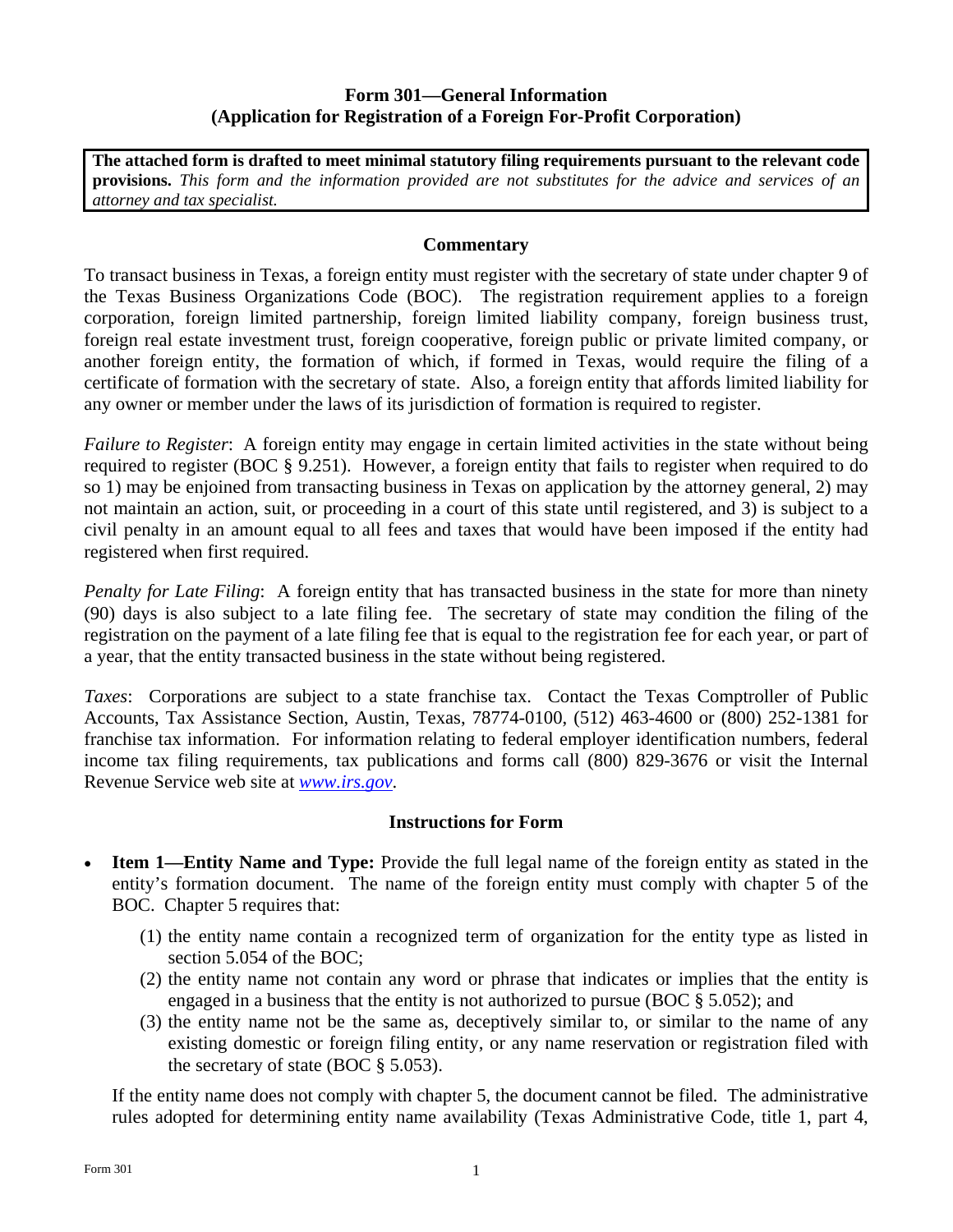chapter 79, [subchapter C\)](http://texreg.sos.state.tx.us/public/readtac$ext.ViewTAC?tac_view=5&ti=1&pt=4&ch=79&sch=C&rl=Y) may be viewed at *www.sos.state.tx.us/tac/index.shtml*. If you wish the secretary of state to provide a preliminary determination on name availability, you may call (512) 463-5555, dial 7-1-1 for relay services, or e-mail your name inquiry to *corpinfo@sos.state.tx.us*. A final determination cannot be made until the document is received and processed by the secretary of state. Do not make financial expenditures or execute documents based on a preliminary clearance. Also note that the preclearance of a name or the issuance of a certificate under a name does not authorize the use of a name in violation of another person's rights to the name.

- **Item 2A—Assumed Name:** If the entity name fails to contain an appropriate organizational designation for the entity type, a recognized organizational designation should be added to the legal name and set forth in item 2A. Accepted organizational designations for a foreign for-profit corporation are: "corporation," "incorporated," "company," "limited," or an abbreviation of those terms.
- **Item 2B—Assumed Name:** If it has been determined that the entity's legal name is not available for its use in Texas due to a conflict with a previously existing name, the foreign entity must obtain its registration to transact business under an assumed name that complies with chapter 5 of the BOC. State the assumed name that the foreign entity elects to adopt for use in Texas in item 2B of the certificate. In addition, the foreign entity is required to file an assumed name certificate in compliance with chapter 71 of the Texas Business & Commerce Code. The promulgated form for filing the assumed name with the secretary of state is **Form 503.** This form is not acceptable for filing with the county clerk.
- **Item 3—Federal Employer Identification Number:** Enter the corporation's federal employer identification number (FEIN) in the space provided. The FEIN is a 9-digit number (e.g., 12- 3456789) that is issued by the Internal Revenue Service (IRS). If the corporation has not received its FEIN at the time of submission, this should be noted in item 3 on the application form. Provision of the FEIN number at the time of submission will assist in the establishment of the corporation's tax account with the Comptroller of Public Accounts.
- **Item 4—Jurisdictional Information:** The application must state the foreign entity's jurisdiction of formation and the date of its formation in the format shown in the application.
- **Item 5—Certification of Existence:** The application must contain a statement that the entity exists as a valid foreign filing entity of the stated type under the laws of the entity's jurisdiction of formation.
- **Item 6—Statement of Purpose:** The application must state each business or activity that the entity proposes to pursue in Texas, which may be stated to be "any lawful business or activity under the law of this state." In addition, as required by chapter 9, the application must contain a statement that the entity is authorized to pursue the same business or activity under the laws of the entity's jurisdiction of formation.
- **Item 7—Beginning Date of Business:** Provide the date the foreign entity began or will begin to transact business in the state. If the foreign entity has had prior activities within the state, the entity may wish to consult with a private attorney regarding the beginning date of business. The beginning date of business is the date the entity's activities were considered the transaction of business for purposes of registration under chapter 9 of the BOC. *If the entity has transacted business in Texas for more than 90 days before submission, a late filing fee will be assessed.*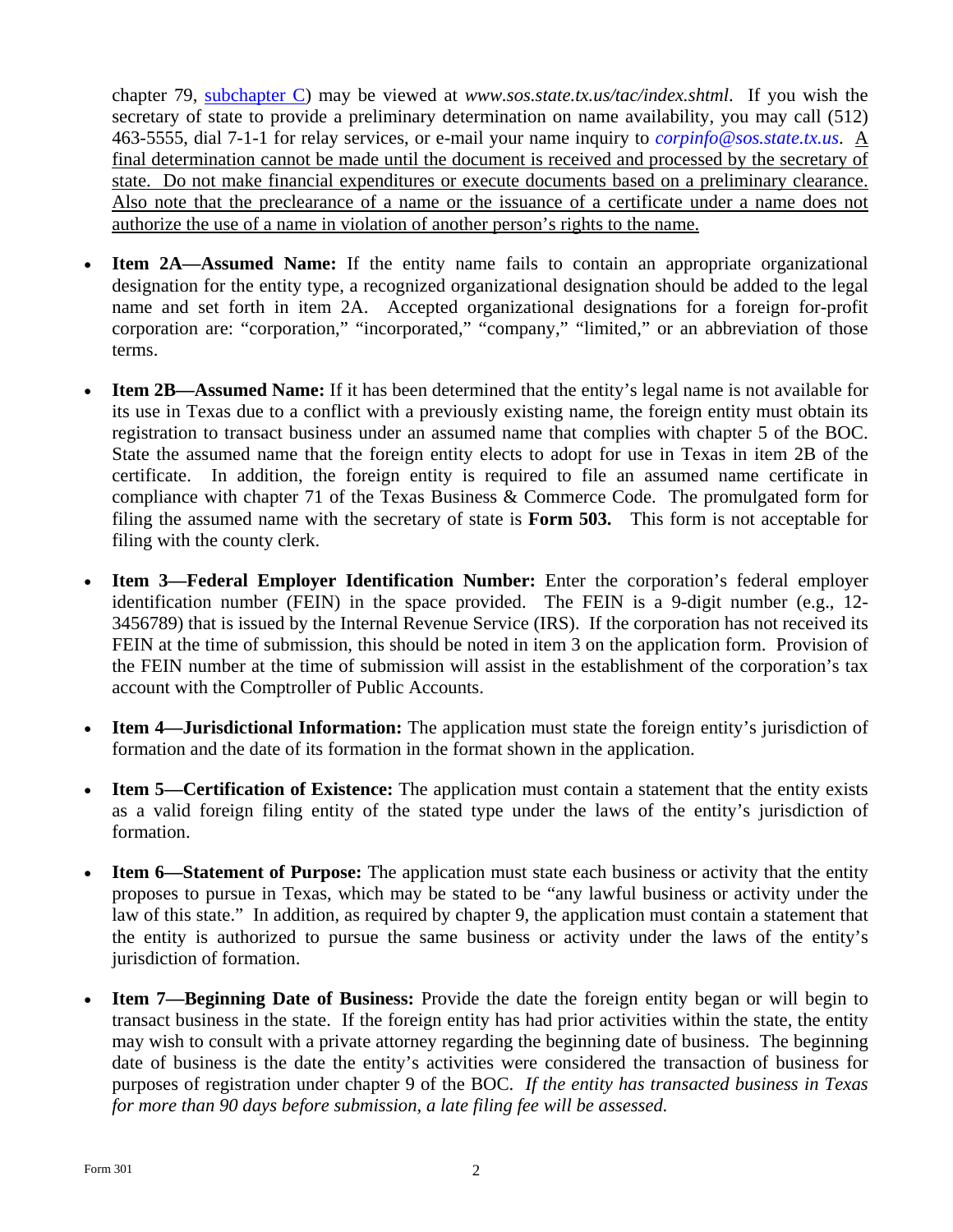- **Item 8—Principal Office Address**: Provide the street or mailing address of the principal office of the foreign entity.
- **Item 9—Initial Registered Agent and Registered Office**: The registered agent can be either (option A) a domestic entity or a foreign entity that is registered to do business in Texas or (option B) an individual resident of the state. The foreign corporation cannot act as its own registered agent; do not enter the entity name as the name of the registered agent.

*Consent*: Effective January 1, 2010, a person designated as the registered agent of an entity must have consented, either in a written or electronic form, to serve as the registered agent of the entity. Although consent is required, a copy of the person's written or electronic consent need not be submitted with the application for registration. *The liabilities and penalties imposed by sections 4.007 and 4.008 of the BOC apply with respect to a false statement in a filing instrument that names a person as the registered agent of an entity without that person's consent.* (BOC § 5.207)

*Office Address Requirements:* The registered office address must be located at a street address where service of process may be personally served on the entity's registered agent during normal business hours. Although the registered office is not required to be the entity's principal place of business, the registered office may not be solely a mailbox service or telephone answering service (BOC § 5.201).

- **Item 10—Appointment of Secretary of State:** By signing the application for registration, the foreign entity consents to the appointment of the secretary of state as an agent of the foreign filing entity for service of process under the circumstances described by section 5.251 of the BOC.
- **Item 11—Governing Persons:** Provide the name and address of each person serving as part of the governing authority of the foreign corporation. Generally, this would be the board of directors of the corporation or other group of persons who are entitled to manage and direct the affairs of the foreign corporation. A minimum of one governing person is required. Set forth the name of the individual in the format specified. Do not use prefixes (e.g., Mr., Mrs., Ms.). Use the suffix box only for titles of lineage (e.g., Jr., Sr., III) and not for other suffixes or titles (e.g., M.D., Ph.D.).

Please note that a document on file with the secretary of state is a public record that is subject to public access and disclosure. When providing address information for directors or governing persons, use a business or post office box address rather than a residence address if privacy concerns are an issue.

- **Supplemental Provisions/Information:** Additional space has been provided for additional text to an item within this form.
- **Effectiveness of Filing:** The application for registration becomes effective when filed by the secretary of state (option A). However, pursuant to sections 4.052 and 4.053 of the BOC the effectiveness of the instrument may be delayed to a date not more than ninety (90) days from the date the instrument is signed (option B). The effectiveness of the instrument also may be delayed on the occurrence of a future event or fact, other than the passage of time (option  $C$ ). If option  $C$  is selected, you must state the manner in which the event or fact will cause the instrument to take effect and the date of the  $90<sup>th</sup>$  day after the date the instrument is signed. In order for the certificate to take effect under option C, the entity must, within ninety (90) days of the filing of the certificate, file a statement with the secretary of state regarding the event or fact pursuant to section 4.055 of the BOC.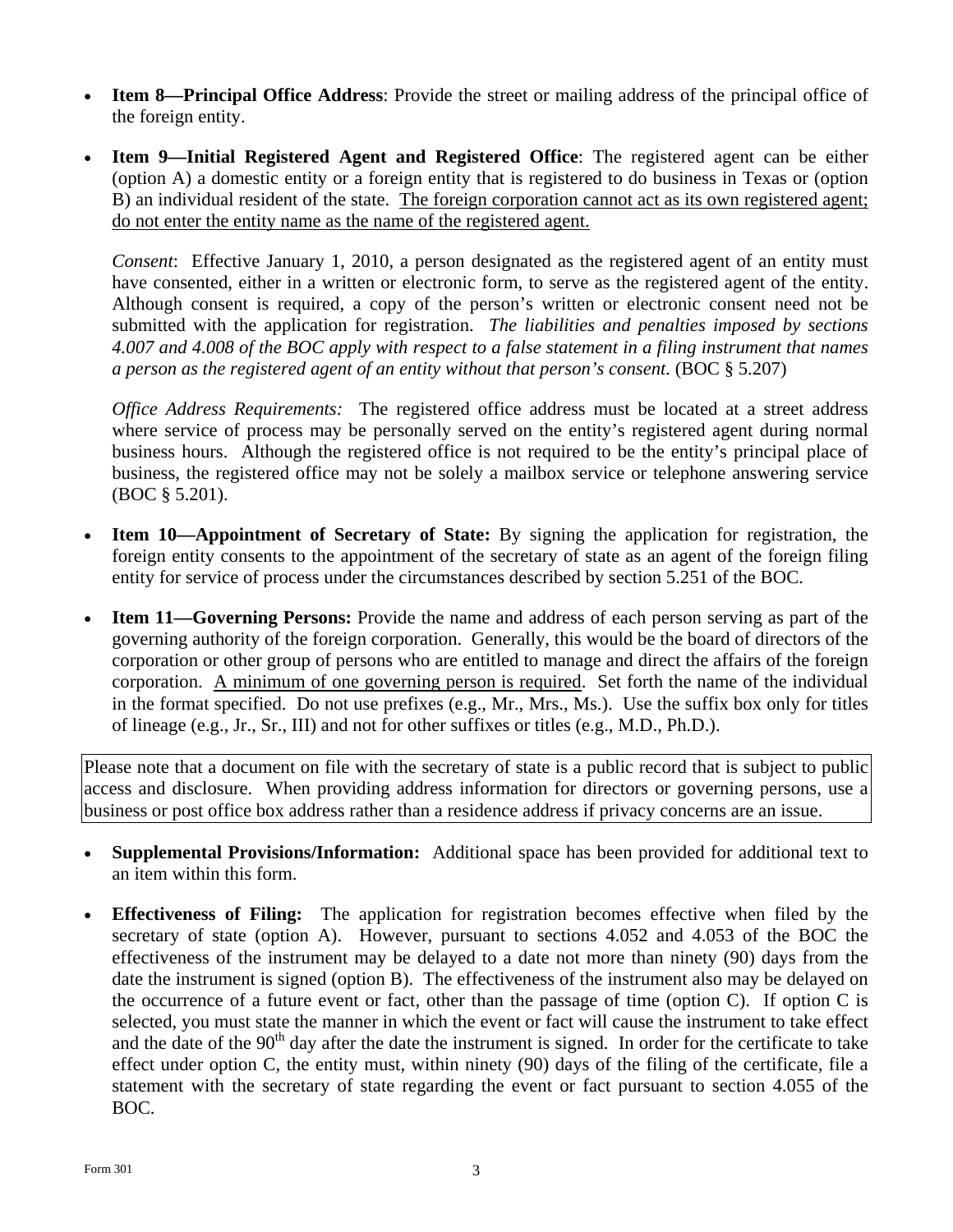On the filing of a document with a delayed effective date or condition, the computer records of the secretary of state will be changed to show the filing of the document, the date of the filing, and the future date on which the document will be effective or evidence that the effectiveness was conditioned on the occurrence of a future event or fact. In addition, at the time of such filing, the status of the entity's registration will be shown as "in existence" on the records of the secretary of state.

**Execution:** Pursuant to section 4.001 of the BOC, the application for registration must be signed by a person authorized by the BOC to act on behalf of the entity in regard to the filing instrument. Generally, a governing person or managerial official of the entity signs a filing instrument.

The application for registration need not be notarized. However, before signing, please read the statements on this form carefully. The designation or appointment of a person as the registered agent by a managerial official is an affirmation by that official that the person named in the instrument has consented to serve as registered agent. (BOC § 5.2011, effective January 1, 2010)

*A person commits an offense under section 4.008 of the BOC if the person signs or directs the filing of a filing instrument the person knows is materially false with the intent that the instrument be delivered to the secretary of state for filing. The offense is a Class A misdemeanor unless the person's intent is to harm or defraud another, in which case the offense is a state jail felony.* 

**Payment and Delivery Instructions:** The filing fee for an application for registration for a forprofit corporation is **\$750**. In addition, the foreign entity will be assessed a late filing fee for each year of delinquency if the entity has transacted business in Texas for more than 90 days prior to filing the application for registration. For purposes of computing the late filing fee, a partial calendar year is counted as a full year. Fees may be paid by personal checks, money orders, LegalEase debit cards, or American Express, Discover, MasterCard, and Visa credit cards. Checks or money orders must be payable through a U.S. bank or financial institution and made payable to the secretary of state. Fees paid by credit card are subject to a statutorily authorized convenience fee of 2.7 percent of the total fees.

Submit the completed form in duplicate along with the filing fee. The form may be mailed to P.O. Box 13697, Austin, Texas 78711-3697; faxed to (512) 463-5709; or delivered to the James Earl Rudder Office Building, 1019 Brazos, Austin, Texas 78701. If a document is transmitted by fax, credit card information must accompany the transmission (Form 807). On filing the document, the secretary of state will return the appropriate evidence of filing to the submitter together with a filestamped copy of the document, if a duplicate copy was provided as instructed.

 **FYI:** A registered foreign corporation is required to maintain a registered agent and a registered office address in Texas. If the registered agent or registered office address changes, it is important to file a statement with the secretary of state to effect a change to the application for registration. Failure to maintain a registered agent and registered office may result in the revocation of the foreign filing entity's registration. In addition, section 21.802 of the BOC provides a penalty for the failure to timely file a statement of change of registered office or registered agent with the secretary of state. To be timely, the filing must be made by the corporation before the  $30<sup>th</sup>$  day after the change.

Revised 05/11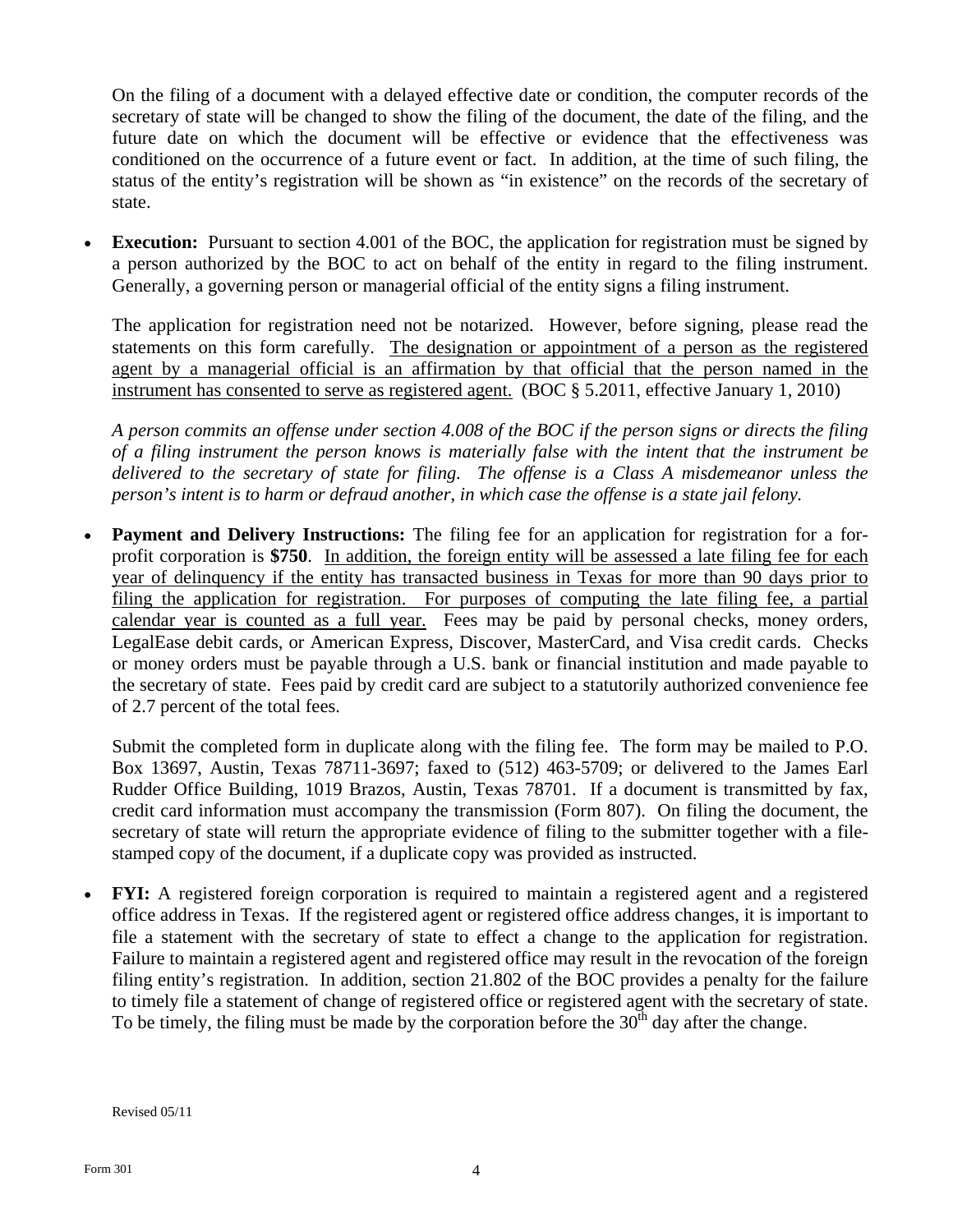Form 301 **Form 301 Form 301 Form 301 Form 301 Form 301 Form 301 Form 301 (Revised 05/11)**  Submit in duplicate to: Secretary of State P.O. Box 13697 Austin, TX 78711-3697 512 463-5555 FAX: 512/463-5709 **Filing Fee: \$750 Application for Registration of a Foreign For-Profit Corporation**

1. The entity is a foreign for-profit corporation. The name of the entity is:

*Provide the full legal name of the entity as stated in the entity's formation document in its jurisdiction of formation.* 

2A. The name of the corporation in its jurisdiction of formation does not contain the word "corporation," "company," "incorporated," or "limited" (or an abbreviation thereof). The name of the corporation with the word or abbreviation that it elects to add for use in Texas is:

2B. The corporation name is not available in Texas. The assumed name under which the corporation will qualify and transact business in Texas is:

*The assumed name must include an acceptable organizational identifier or an accepted abbreviation of one of these terms.* 

3. Its federal employer identification number is:

 $\Box$  Federal employer identification number information is not available at this time.

4. It is incorporated under the laws of: (set forth state or foreign country)

and the date of its formation in that jurisdiction is:

*mm/dd/yyyy* 

5. As of the date of filing, the undersigned certifies that the foreign corporation currently exists as a valid corporation under the laws of the jurisdiction of its formation.

6. The purpose or purposes of the corporation that it proposes to pursue in the transaction of business in Texas are set forth below.

The corporation also certifies that it is authorized to pursue such stated purpose or purposes in the state or country under which it is incorporated.

7. The date on which the foreign entity intends to transact business in Texas, or the date on which the foreign entity first transacted business in Texas is:

*mm/dd/yyyy Late fees may apply (see instructions).*  8. The principal office address of the corporation is: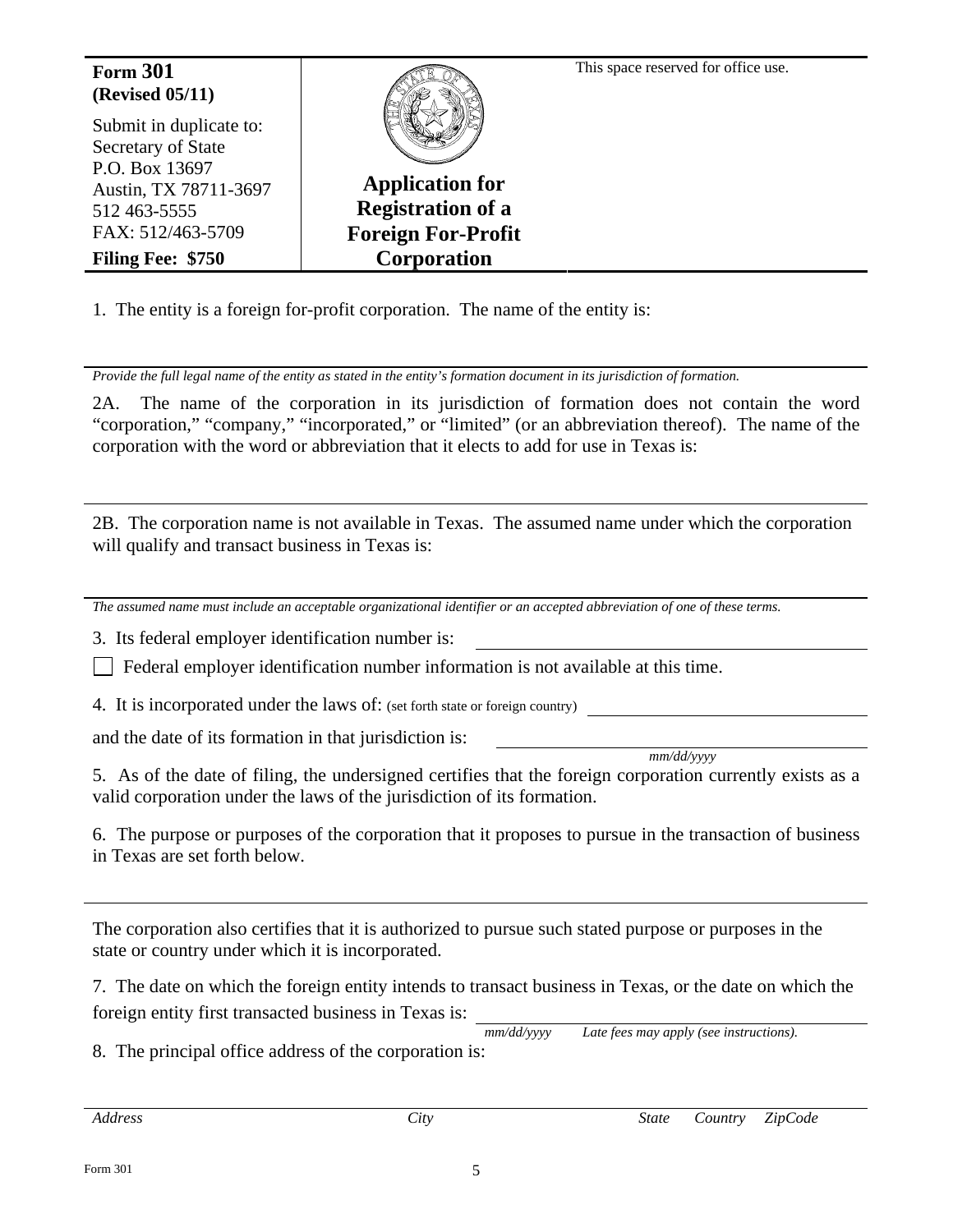# 9A. The initial registered agent is an organization (cannot be entity named above) by the name of:

**OR** 

9B. The initial registered agent is an individual resident of the state whose name is:

| <b>First Name</b>                                                                      | M.I  | Last Name |              | Suffix   |  |  |  |
|----------------------------------------------------------------------------------------|------|-----------|--------------|----------|--|--|--|
| 9C. The business address of the registered agent and the registered office address is: |      |           |              |          |  |  |  |
|                                                                                        |      |           | TХ           |          |  |  |  |
| <b>Street Address</b>                                                                  | City |           | <b>State</b> | Zip Code |  |  |  |

10. The corporation hereby appoints the Secretary of State of Texas as its agent for service of process under the circumstances set forth in section 5.251 of the Texas Business Organizations Code.

11. The name and address of each person on the board of directors is:

| Director 1                       |      |           |              |         |          |
|----------------------------------|------|-----------|--------------|---------|----------|
|                                  |      |           |              |         |          |
| <b>First Name</b>                | M.I. | Last Name |              |         | Suffix   |
|                                  |      |           |              |         |          |
| <b>Street or Mailing Address</b> | City |           | <b>State</b> | Country | Zip Code |
| Director 2                       |      |           |              |         |          |
|                                  |      |           |              |         |          |
| <b>First Name</b>                | M.I. | Last Name |              |         | Suffix   |
|                                  |      |           |              |         |          |
| <b>Street or Mailing Address</b> | City |           | <b>State</b> | Country | Zip Code |
| Director 3                       |      |           |              |         |          |
|                                  |      |           |              |         |          |
| <b>First Name</b>                | M.I. | Last Name |              |         | Suffix   |
|                                  |      |           |              |         |          |
| <b>Street or Mailing Address</b> | City |           | <b>State</b> | Country | Zip Code |

### **Supplemental Provisions/Information**

Text Area: [The attached addendum, if any, is incorporated herein by reference.]